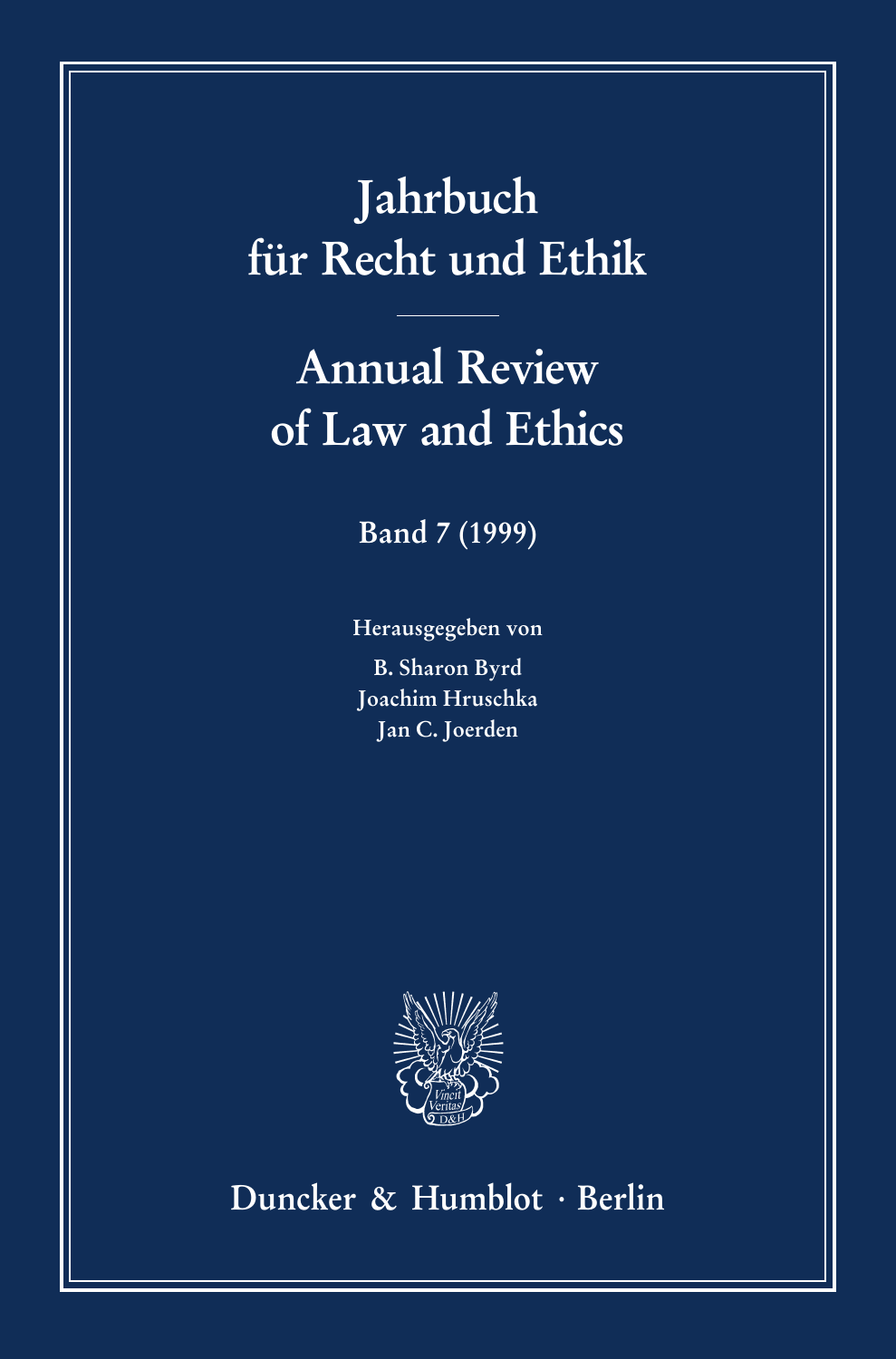## Jahrbuch für Recht und Ethik Annual Review of Law and Ethics

Band 7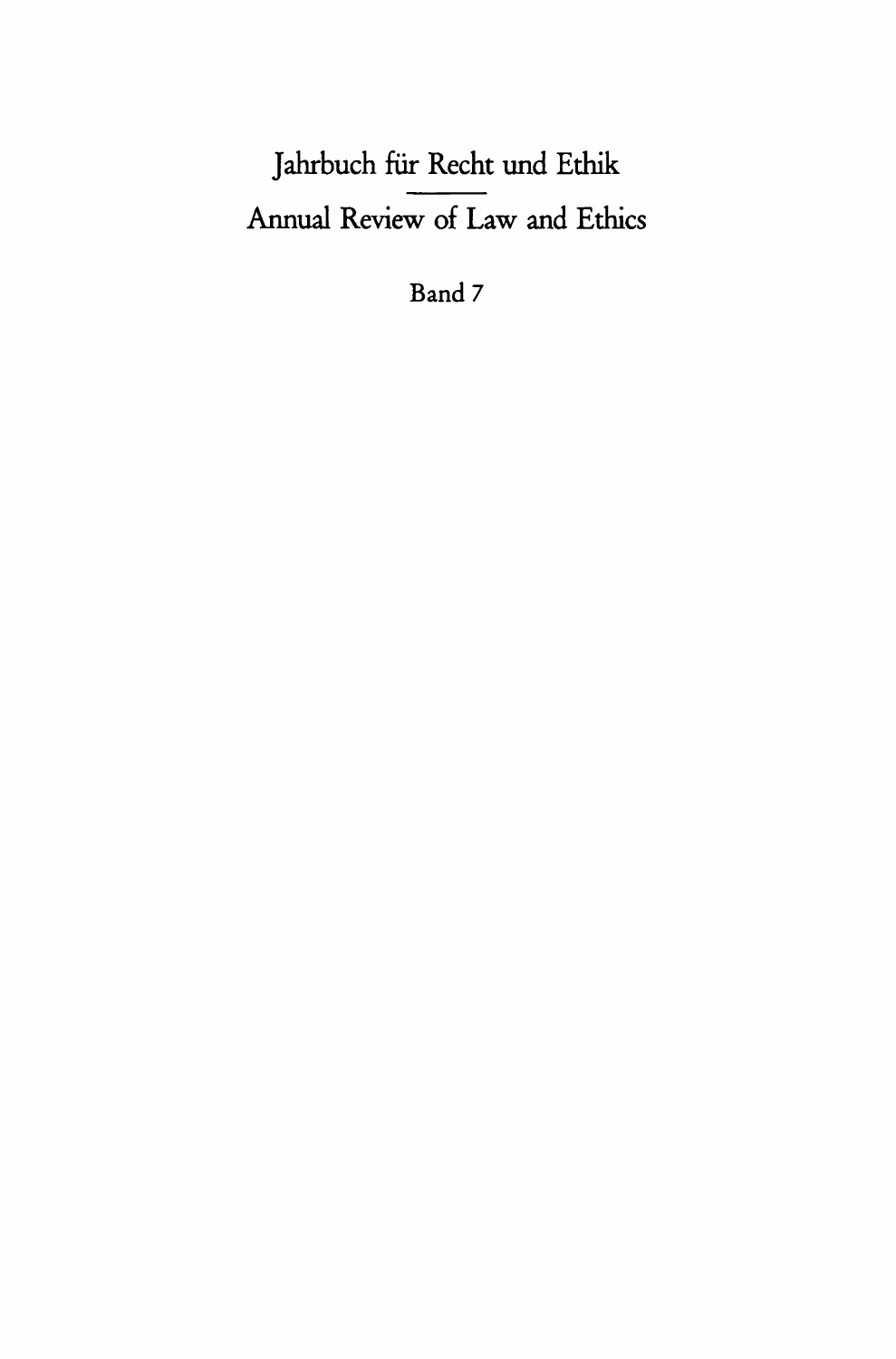## Jahrbuch für Recht und Ethik Annual Review of Law and Ethics

Herausgegeben von B. Sharon Byrd · Joachim Hruschka · Jan C. Joerden

Band 7



### Duncker & Humblot · Berlin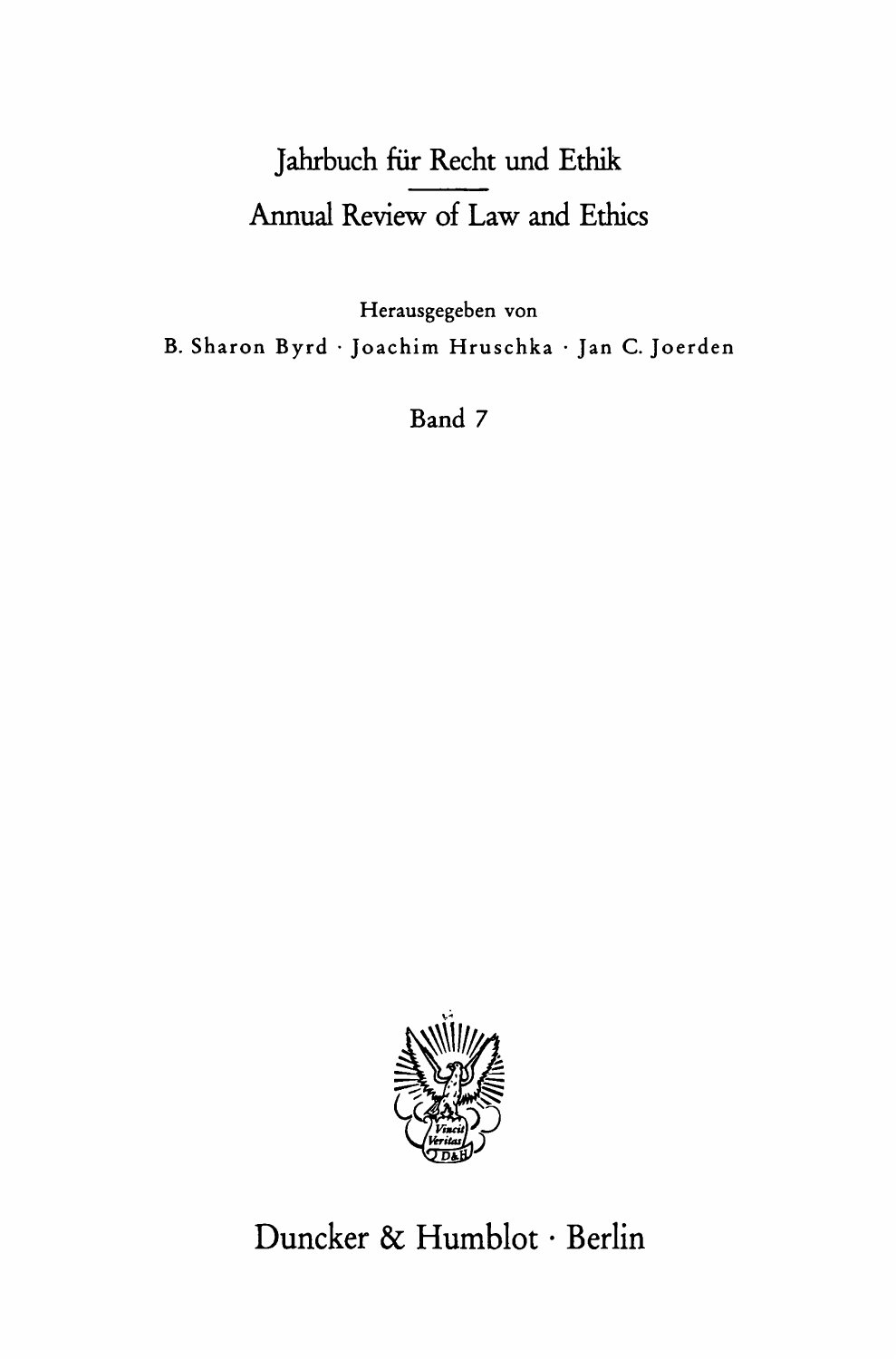# Jahrbuch für Recht und Ethik

Annual Review of Law and Ethics

Band 7 (1999)

Themenschwerpunkt:

Der analysierte Mensch The Human Analyzed

Herausgegeben von

B. Sharon Byrd Joachim Hruschka Jan C. Joerden



Duncker & Humblot · Berlin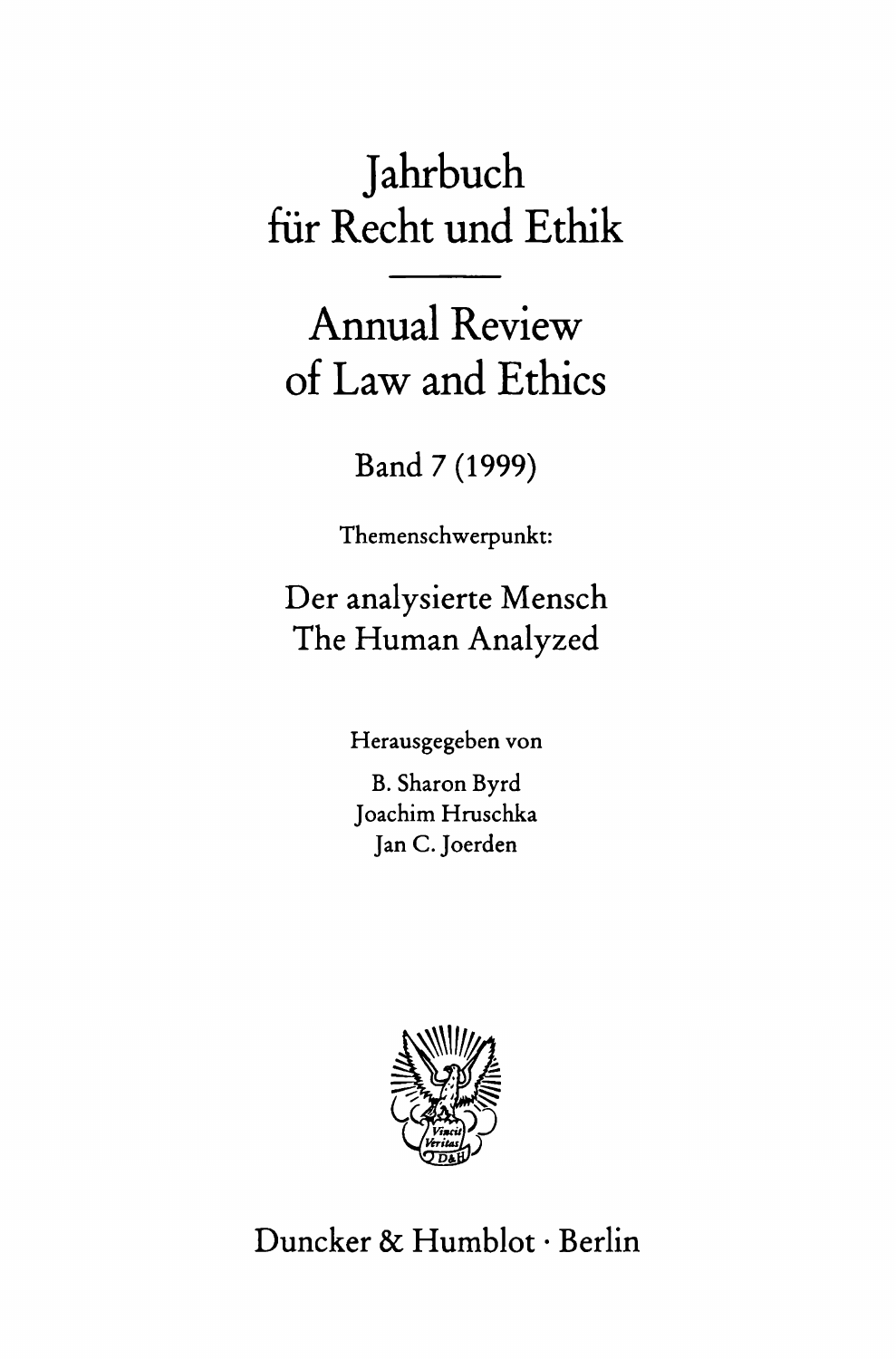**Die Deutsche Bibliothek - CIP-Einheitsaufnahme** 

#### **Jahrbuch für Recht und Ethik = Annual review of law and ethics. - , Berlin : Duncker und Humblot**

**Erscheint jährl. - Aufnahme nach Bd. 2 (1994) ISSN 0944-4610** 

**Bd. 7. Themenschwerpunkt: Der analysierte Mensch. - 1999** 

**Themenschwerpunkt: Der analysierte Mensch = The human analyzed / hrsg. von B. Sharon Byrd ... - Berlin : Duncker und Humblot, 1999** 

**(Jahrbuch für Recht und Ethik ; Bd. 7) ISBN 3-428-09991-5** 

> **Empfohlene Abkürzung: JRE Recommended Abbreviation: JRE**

**Alle Rechte, auch die des auszugsweisen Nachdrucks, der fotomechanischen Wiedergabe und der Übersetzung, für sämtliche Beiträge vorbehalten © 1999 Duncker & Humblot GmbH, Berlin Fremddatenübernahme und Druck: Berliner Buchdruckerei Union GmbH, Berlin Printed in Germany** 

> **ISSN 0944-4610 ISBN 3-428-09991-5**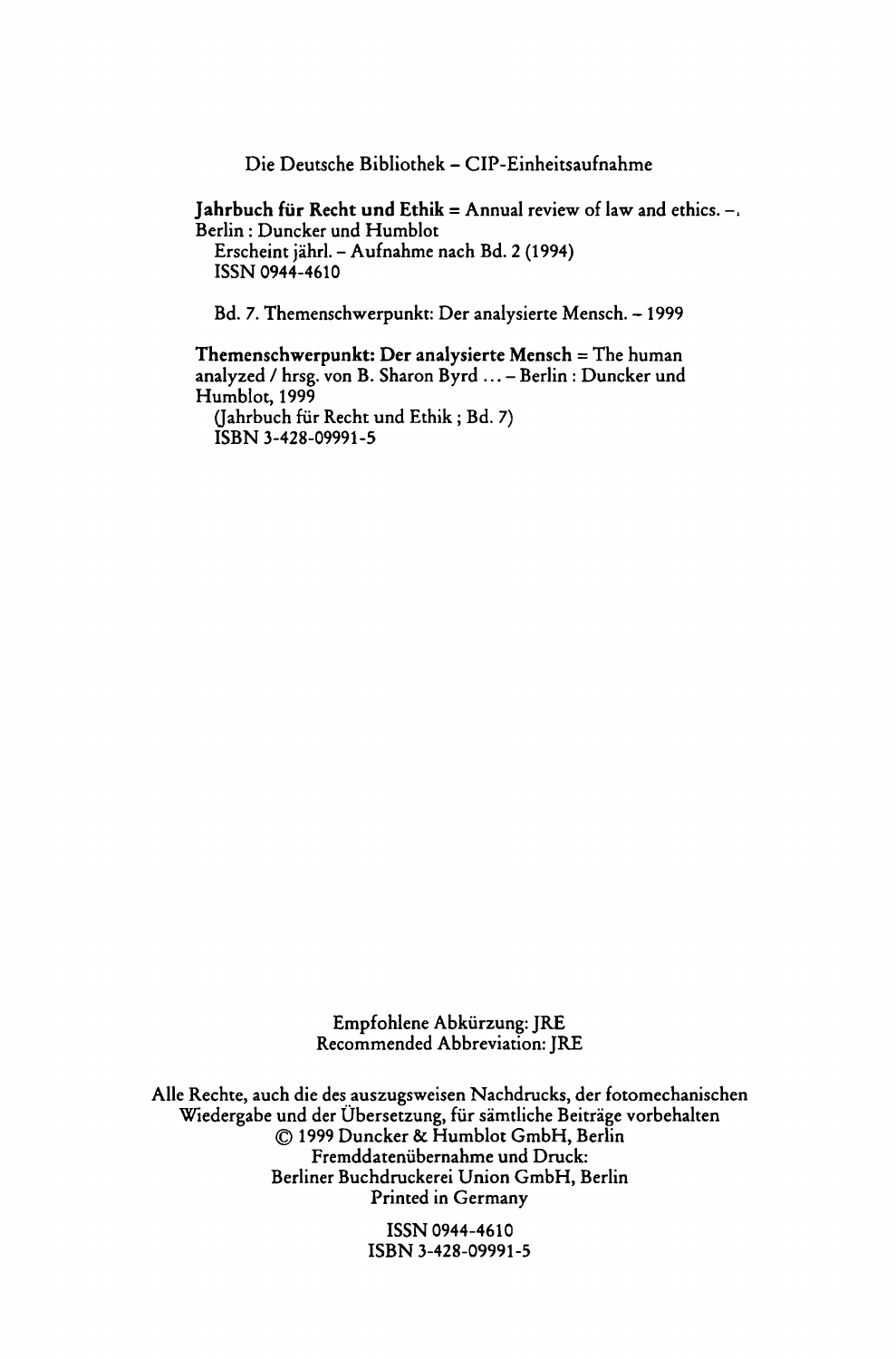#### **Vorwort**

Im Rahmen der Begleitforschung zu den ethischen, rechtlichen und gesellschaftlichen Implikationen des Deutschen Humangenomprojekts (DHGP) haben die Herausgeber in der Zeit vom 2. - 10. 8. 1998 an der Europa-Universität Viadrina in Frankfurt (Oder) ein Symposion zu dem Thema "Der analysierte Mensch - The Human Analyzed" veranstaltet.

Dieser Band des *Jahrbuchs* faßt die Beiträge zu diesem Symposion zusammen, an dem Humangenetiker, Philosophen, Ethiker, Kultur-, Rechts- und Wirtschaftswissenschaftler aus Großbritannien, Israel, Kanada, Österreich, den U.S.A. und Deutschland teilgenommen haben, und zwar: *B. Sharon Byrd* (Jena), *Lloyd R. Cohen* (Arlington), *Thomas Crofts* (Frankfurt [Oder]), *Andreas Drechsler* (Bonn), *Roger B. Dworkin* (Bloomington), *Jörg M. Fegert* (Rostock), *Lawrence A. Frolik*  (Pittsburgh, Pennsylvania), *Bernhard Gert* (Hanover, New Hampshire), *Jan C. Heller* (Atlanta), *David Heyd* (Jerusalem), *Eric Hilgendorf* (Konstanz), *Jochen Hoffmann* (Erlangen), *Joachim Hruschka* (Erlangen), *Jan* C. *Joerden* (Frankfurt [Oder]), *Matthias Kettner* (Essen), *Martina Keilbarth* (Heidelberg), *Eike-Henner W. Kluge* (Victoria), *Peter Koller* (Graz), *Wolf gang Kuhlmann* (Aachen), *Henk van Liempt* (Bonn), *Joan Loughrey* (Preston), *Thomas Nenon* (Memphis, Tennessee), *Jan* C. *Schuhr* (Erlangen), *Lorenz Schulz* (Frankfurt a. M.), *Lee M. Silver* (Princeton), *Albrecht E. Sippel* (Freiburg i. Br.), *Peter Stanglow* (Frankfurt [Oder]), *Marc Stauch* (Nottingham), *S. Edward Stevens, Jr.* (Memphis, Tennessee), *Gregory Stock*  (Los Angeles), *Irina von Schilling* (Erlangen), *Arnd Wasserloos* (Frankfurt [Oder]), *Arnulf Zweig* (Eugene/New York).

Die Veranstalter danken dem Bundesministerium für Bildung, Wissenschaft, Forschung und Technologie (BMBF) und dem deutschen Zentrum für Luft- und Raumfahrt (DLR) als Projektträger des Ministeriums für die Finanzierung dieses Symposions. Für die Unterstützung bei der Drucklegung dieses Bandes des *Jahrbuchs* und bei der Organisation des Symposions danken die Herausgeber insbesondere Frau *Ayke Darius* im Institut für Strafrecht und Rechtsphilosophie in Erlangen, Frau *Anette Hübner* im Interdisziplinären Zentrum für Ethik in Frankfurt (Oder) und Frau *Susen Pönitzsch* am Lehrstuhl für Strafrecht und Rechtsphilosophie in Frankfurt (Oder). Frau *Heike Frank* im Verlag Duncker & Humblot in Berlin gebührt Dank für die verlagsmäßige Betreuung der Publikation. Die diesem Band angefügten Verzeichnisse wurden von Herrn *Peter Stanglow* erstellt, dem die Herausgeber dafür zu Dank verpflichtet sind.

In seinem achten Band (2000) wird sich das *Jahrbuch für Recht und Ethik*  schwerpunktmäßig dem Thema "Die Entstehung und Entwicklung der Moralwis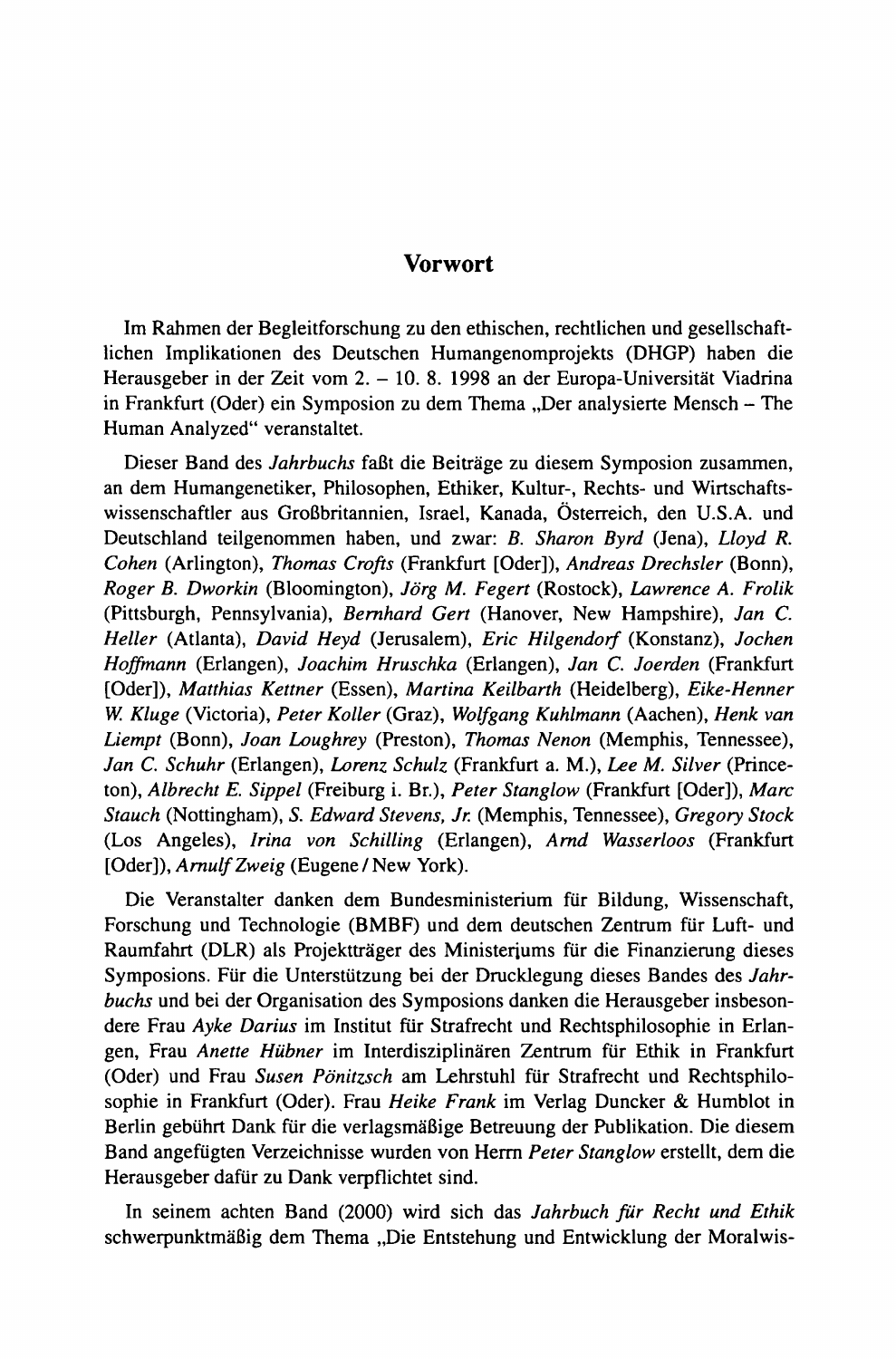**VI Vorwort** 

senschaften im 17. und 18. Jahrhundert" widmen. Das *Jahrbuch für Recht und Ethik* stellt im übrigen auf seiner Internet-Seite

http: // [www.uni-erlangen.de/JRE](http://www.uni-erlangen.de/JRE) 

im Hinblick auf die schon erschienenen und die projektierten Bände weitere Informationen zur Verfügung, insbesondere englische und deutsche Zusammenfassungen der Artikel und Bestellinformationen.

*Die Herausgeber*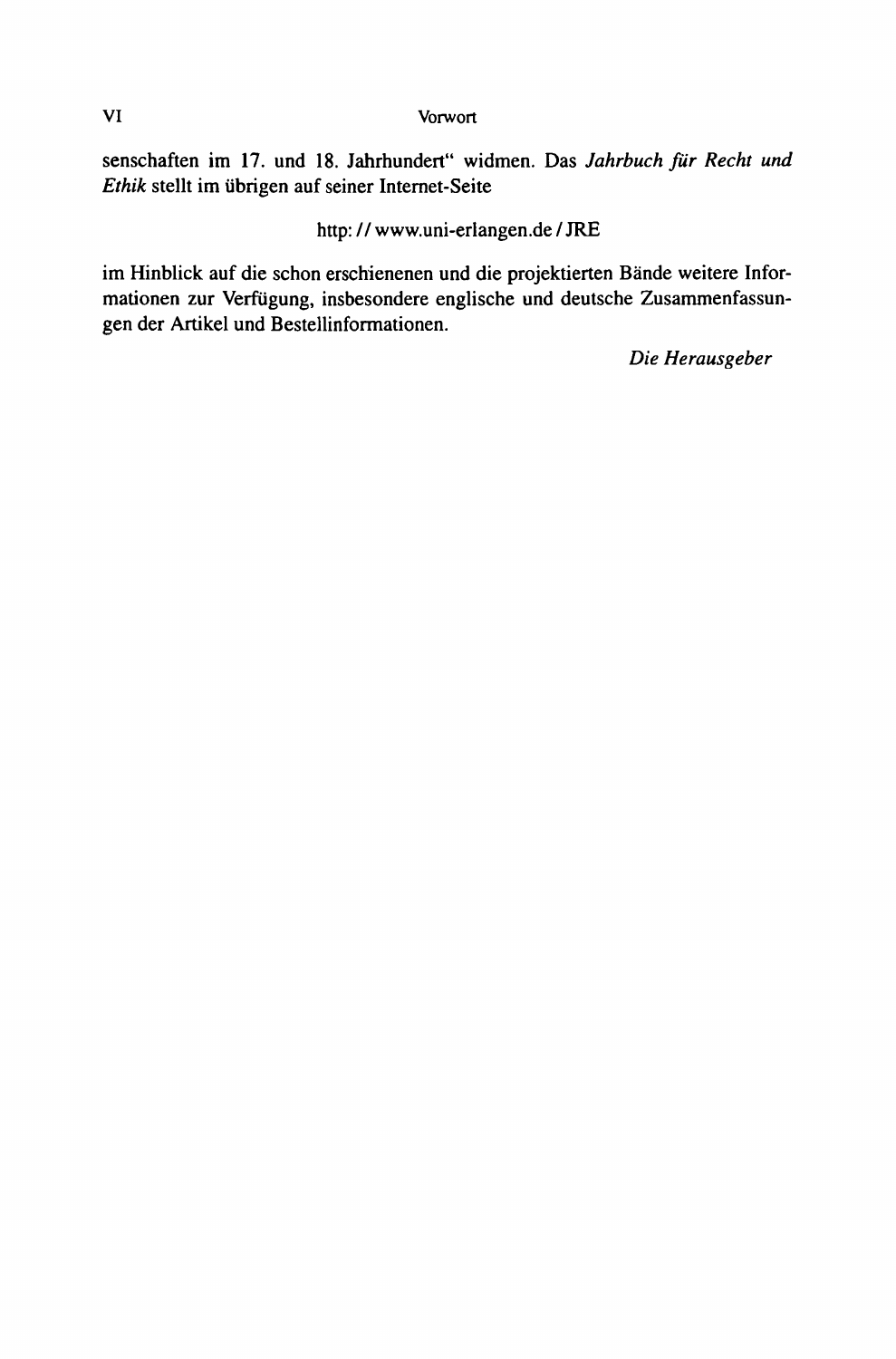### **Inhaltsverzeichnis**

### **Genetische Grundlagen - Genetic Basis**

| Lee M. Silver: Reprogenetic Technologies and the Forces that Will Drive Their Use  3 |  |
|--------------------------------------------------------------------------------------|--|
| Albrecht E. Sippel: The Naked DNA Information of Our Genome – How Much Does It       |  |
|                                                                                      |  |

#### **Ethische Implikationen - Ethical Implications**

| Jan C. Heller: Assessing the Benefits and Harms of Human Genome Research for     |  |
|----------------------------------------------------------------------------------|--|
|                                                                                  |  |
| Jan C. Joerden: Wessen Rechte werden durch das Klonen möglicherweise beeinträch- |  |
|                                                                                  |  |
|                                                                                  |  |

#### **Rechtliche Implikationen - Legal Implications**

| Roger B. Dworkin: The Human Genome Project's Implications for Autonomy, Respect, |  |
|----------------------------------------------------------------------------------|--|
| Eric Hilgendorf: Die mißbrauchte Menschenwürde – Probleme des Menschenwürde-     |  |
| Eike-Henner W. Kluge: Human Genome Research and the Law: The Ethical Basis of    |  |
| Joan M. Loughrey: Legal Implications of Genetic Screening of Foetuses and        |  |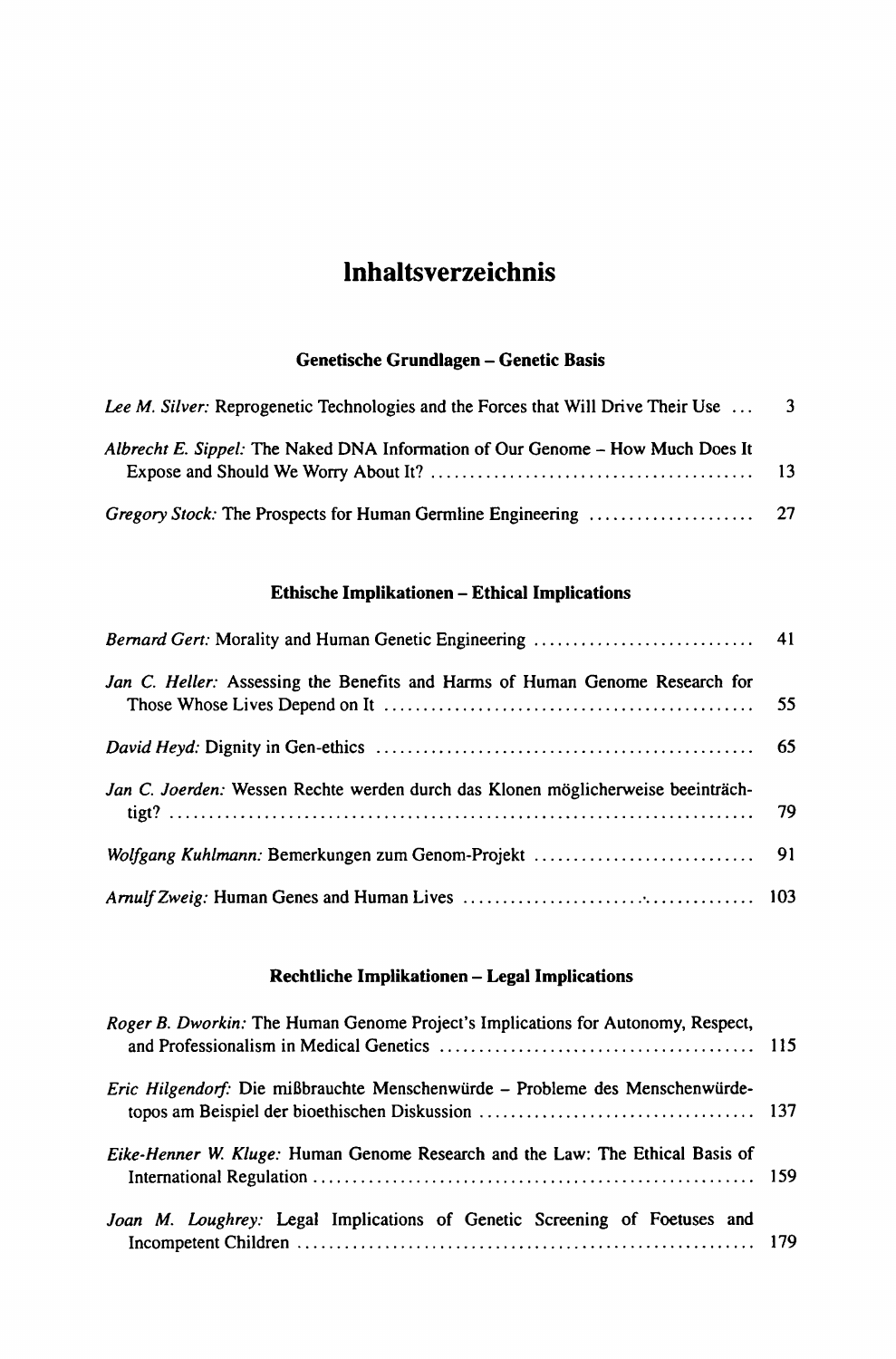| VIII | Inhaltsverzeichnis |
|------|--------------------|
|      |                    |

### **Gesellschaftliche Implikationen - Social Implications**

| Lloyd R. Cohen: The Human Genome Project and the Economics of Insurance: How<br>Increased Knowledge May Decrease Human Welfare, and What Not To Do About It 219 |  |
|-----------------------------------------------------------------------------------------------------------------------------------------------------------------|--|
| Jörg M. Fegert: Eugenik und die Phantasie vom Designerkind aus kinder-, jugend-                                                                                 |  |
| Magaret Gruter/Lawrence A. Frolik: Genetic Knowledge, Deception and Self-Decep-                                                                                 |  |
| <i>Matthias Kettner:</i> Applied Ethics, Human Rights, and the Governance of Big Science . 273                                                                  |  |
| Peter Koller: Technische Entwicklung, gesellschaftlicher Fortschritt und soziale Ge-                                                                            |  |
| Thomas Nenon/S. Edward Stevens, Jr.: Philosophical Theory, Scientific Practice, and                                                                             |  |

#### **Diskussionsforum**

| Uwe Scheffler: Die Rechtsprechung des Bundesgerichtshofes zur Strafbarkeit der Mit- |       |
|-------------------------------------------------------------------------------------|-------|
|                                                                                     | - 341 |

#### **Tagungsbericht**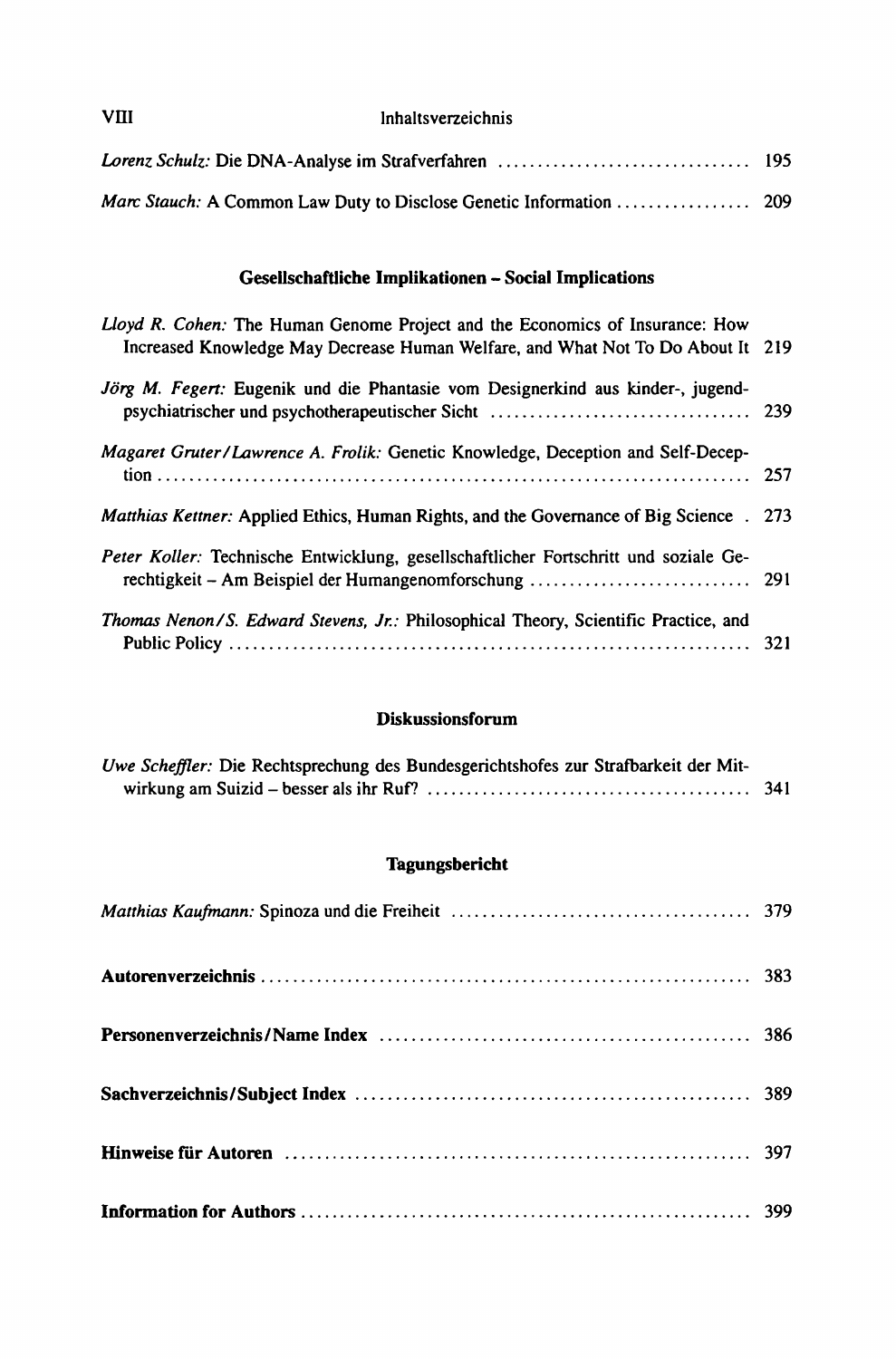**Genetische Grundlagen - Genetic Basis**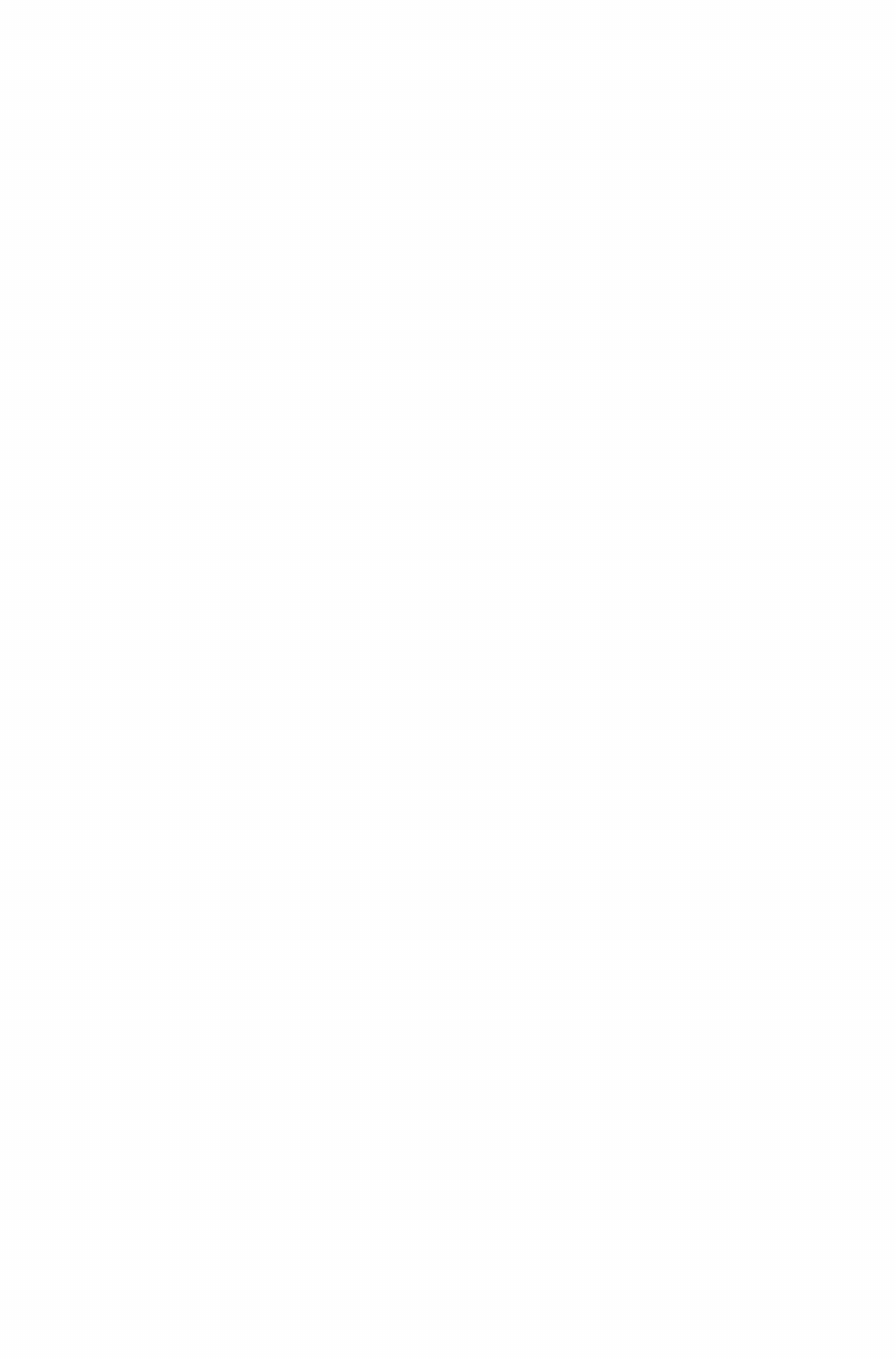### **Reprogenetic Technologies and the Forces that Will Drive Their Use**

Lee M. Silver

#### **Overview of the Issues**

Incredible advances in reproductive technology continue to offer people new options for having babies that were inconceivable just a few short years ago.<sup>1</sup> At the same time, genetic technology has merged with computer technology to yield new tools for analysis like DNA chips, which can be used to obtain rapid and complete genetic profiles of individual people and cells. The new genetic technologies have implications for the practice of all forms of medicine, but when they are combined with reproductive technologies  $-$  in the form of reprogenetics  $-$  the implications are staggering. Prospective parents will soon be able to choose which of their genes to give to their children<sup>2</sup>, and whether to add in genes they don't even carry<sup>3</sup>, in order to provide them with increased chances for health, longevity, happiness, and success.

Some bioethicists are concerned that reprogenetic technologies will cater only to "the basest drives of humanity," or that they will objectify human beings and place them on par with products to be modified and manipulated at will. There is often the stated notion that these technologies will be used by unscrupulous governments or groups aiming to produce people for their special needs. Many of these scenarios take their cue from Huxley's influential novel "Brave New World," which describes a world in which the state exerts complete control over human reproduction and human nature as well. In this brave new world, the state uses fetal hatcheries to breed each child into a predetermined intellectual class that ranges from alpha at the top to epsilon at the bottom.

While Huxley guessed right about the power we would gain over the process of reproduction, I think he was dead wrong when it came to predicting *who* would use the power and for what purposes. These technologies will be of no use to governments for the simple reason that they will not allow the birth of babies "to or-

*<sup>•</sup>* **Silver, L. M., Remaking Eden: Cloning and Beyond in a Brave New World, New York: Avon Rooks, 1997.** 

**<sup>2</sup> Ibid, p. 233 - 265.** 

**<sup>3</sup> Ibid, p. 266 - 280.**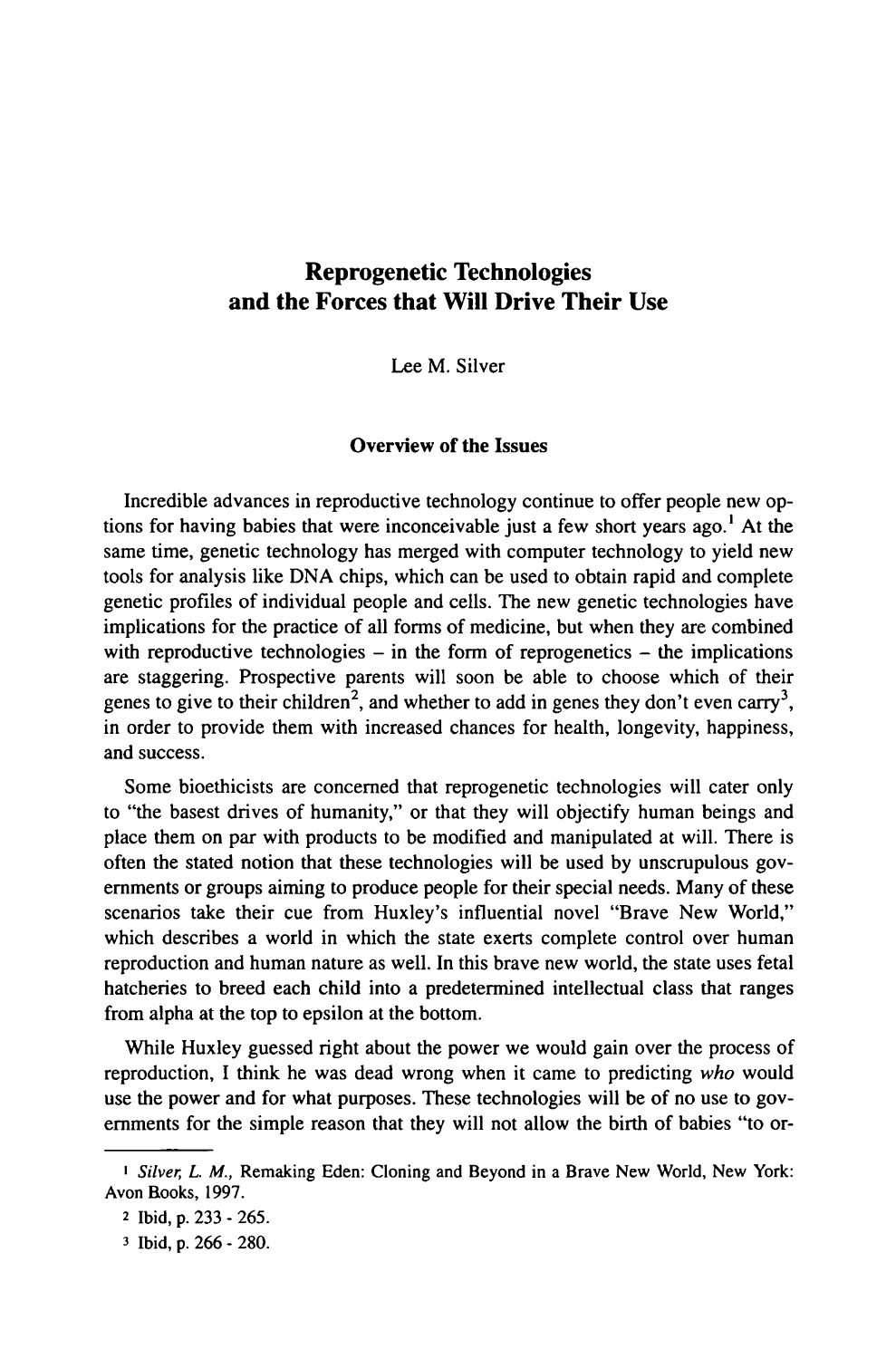#### **4 Lee M. Silver**

der" because human beings are much more than their genes. (Indeed, we are more than our genes and our environment combined. Alone among all species, human beings can consciously choose to go against genetically programmed instincts. And they can choose to go against cultural dictates as well. Thus any leader who thinks they can create human beings predetermined to behave in a specified way will be greatly disappointed.)

More importantly, however, what Huxley failed to understand, or refused to accept, was the driving force behind babymaking. Governments don't make babies, women do. It is individuals and couples  $-$  not governments  $-$  who want to reproduce themselves biologically in their own images. It is individuals and couples who want their children to be happy and successful. And it is individuals and couples who will seize control of these new technologies to reach otherwise unattainable reproductive goals, and to help their children achieve health, happiness, and success. That's the way its always been since humans first walked the face of the earth.

I claim here that most people do not wish to overcome these powerful instinctive forces. It is the desire to have biological children, and the desire to provide one's children with all possible advantages in life that will drive the use of reprogenetic technologies.

The desire to have and raise a child is such a powerful instinctive force that many people who experience it have a hard time explaining where it comes from. The reason we can't figure it out is because we have little control over it. It is programmed into our genes, and is second in power  $-$  in most people  $-$  only to the drive for self-preservation.

Not surprisingly, infertility can have a devastating effect on people. Many say it's equivalent to the death of a loved one. It can cause serious depression and lead to the breakup of marriages. This is why many couples – even those of modest means - are willing to spend \$30,000 or more in attempts to have a baby with the use of In Vitro Fertilization (or IVF), or the services of a surrogate mother<sup>4</sup>. Of course, when parents do adopt children, they discover that they love them as much as any parent could love a child (because of a further instinct that we have for taking care of "children we find in our nest").

The second driving force - the desire to provide our children with all possible chances for happiness and success in life  $-$  is universally expected in normal parents. Indeed, many normal parents do not simply want normal children, they want their children to be *better* than normal in some way. The drive to protect and advantage children extends across many other species besides human beings, including most mammals and birds.

*<sup>4</sup> Neumann, P. J., et al* **'The cost of a successful delivery with in vitro fertilisation", New Eng. J. Med. 331 (1994), 239 - 243.**